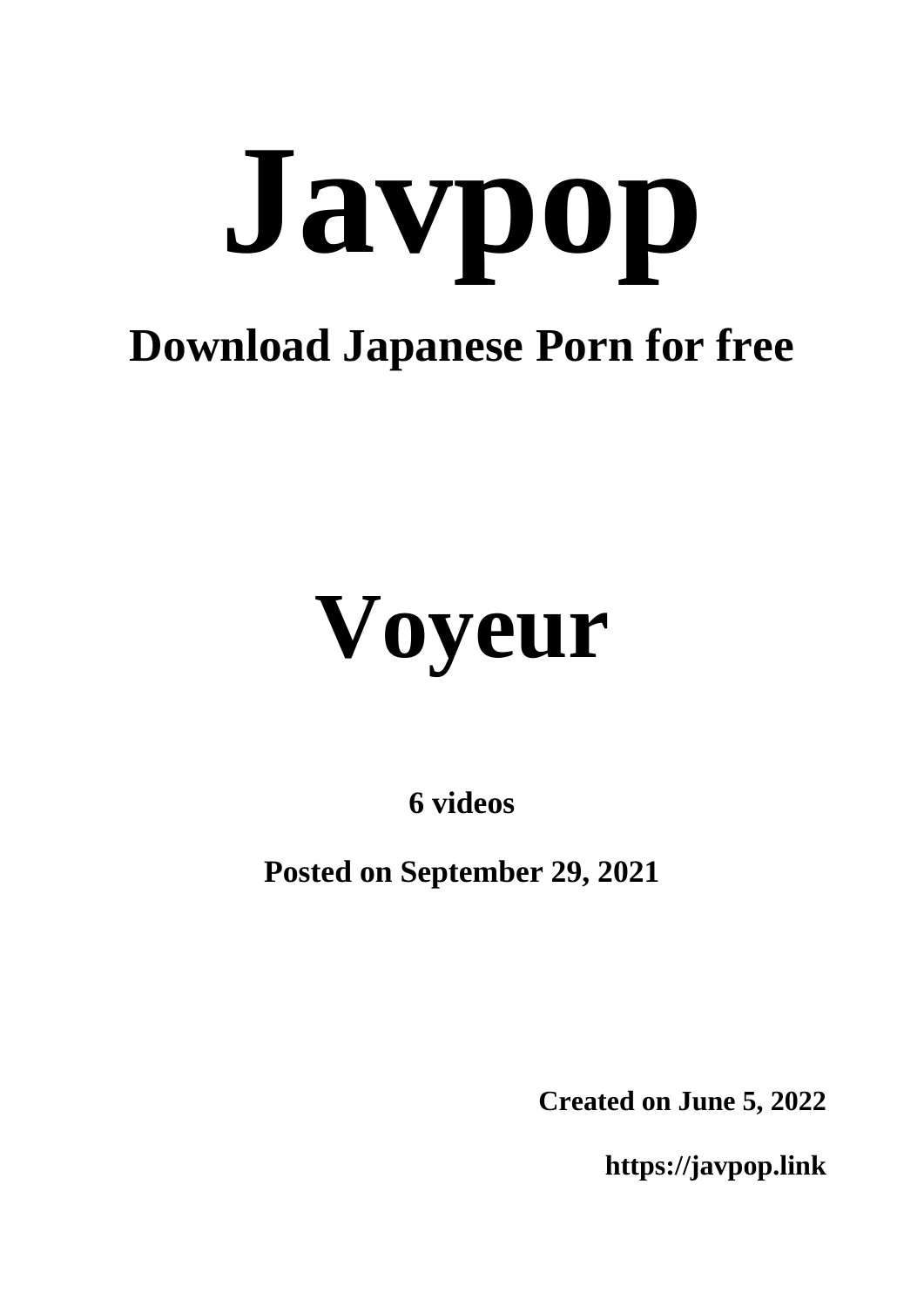#### FC2-PPV-1097375 20



**Category Posted on** 

**[Voyeur](https://javpop.link/category/voyeur) [September 29, 2021](https://javpop.link/2021/09/29)**

**Rapidgator**

[FC2-PPV-1097375.mp4](https://rapidgator.net/file/0f9540b88e219e183c87bf9701e7facf/FC2-PPV-1097375.mp4.html) (File size: 1.78G byte)

**1**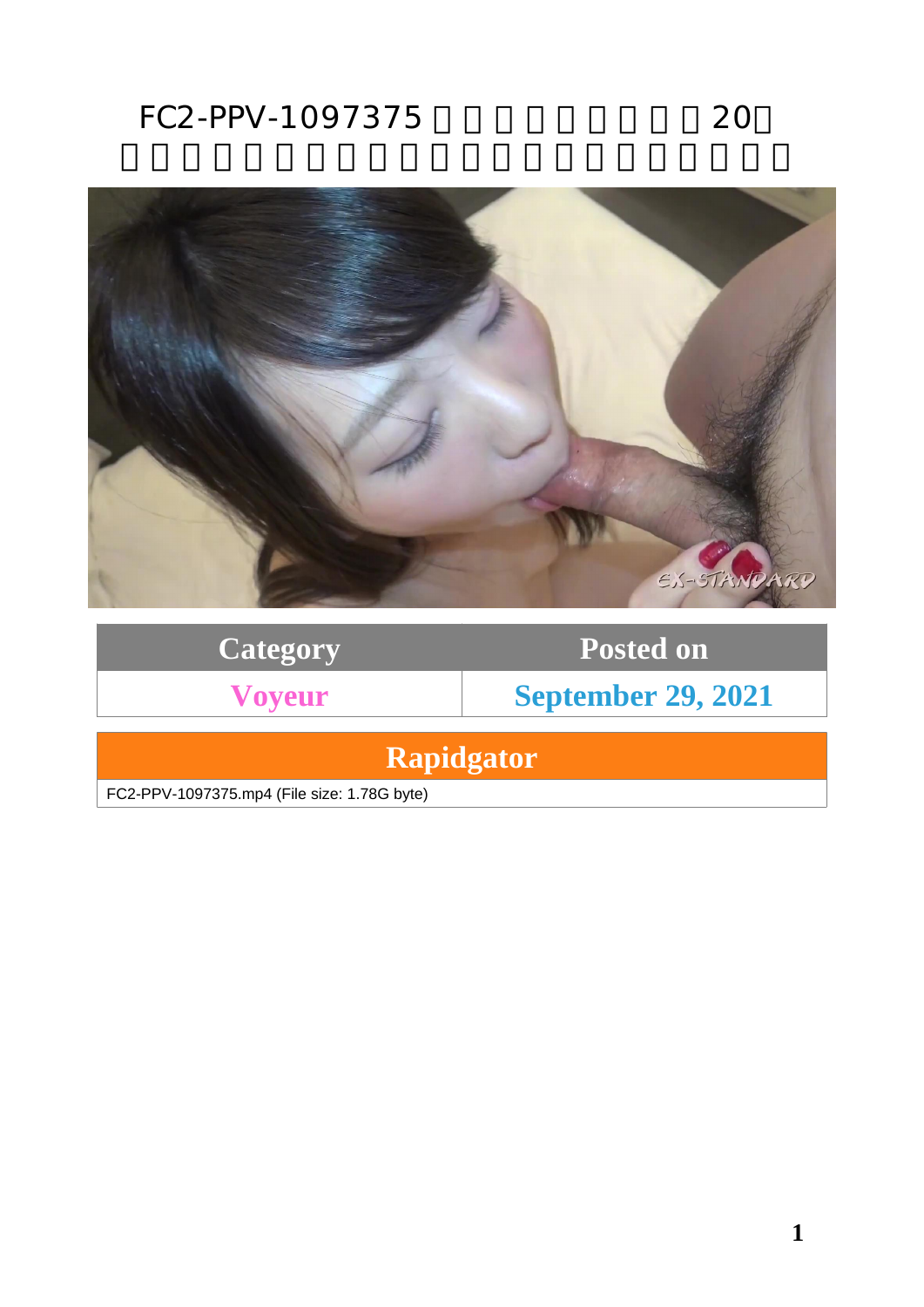## ,,etc



あうたい Product の Product の Product の Product の Product の Product の Product の Product の Product の Product の Produ

# **Category Posted on**

# **[Voyeur](https://javpop.link/category/voyeur) [September 29, 2021](https://javpop.link/2021/09/29)**

| <b>Rapidgator</b>                        |
|------------------------------------------|
| uaa195.part01.rar (File size: 555M byte) |
| uaa195.part02.rar (File size: 555M byte) |
| uaa195.part03.rar (File size: 555M byte) |
| uaa195.part04.rar (File size: 555M byte) |
| uaa195.part05.rar (File size: 555M byte) |
| uaa195.part06.rar (File size: 555M byte) |
| uaa195.part07.rar (File size: 555M byte) |
| uaa195.part08.rar (File size: 555M byte) |
| uaa195.part09.rar (File size: 555M byte) |
| uaa195.part10.rar (File size: 555M byte) |
| uaa195.part11.rar (File size: 555M byte) |
| uaa195.part12.rar (File size: 555M byte) |
| uaa195.part13.rar (File size: 555M byte) |
| uaa195.part14.rar (File size: 415M byte) |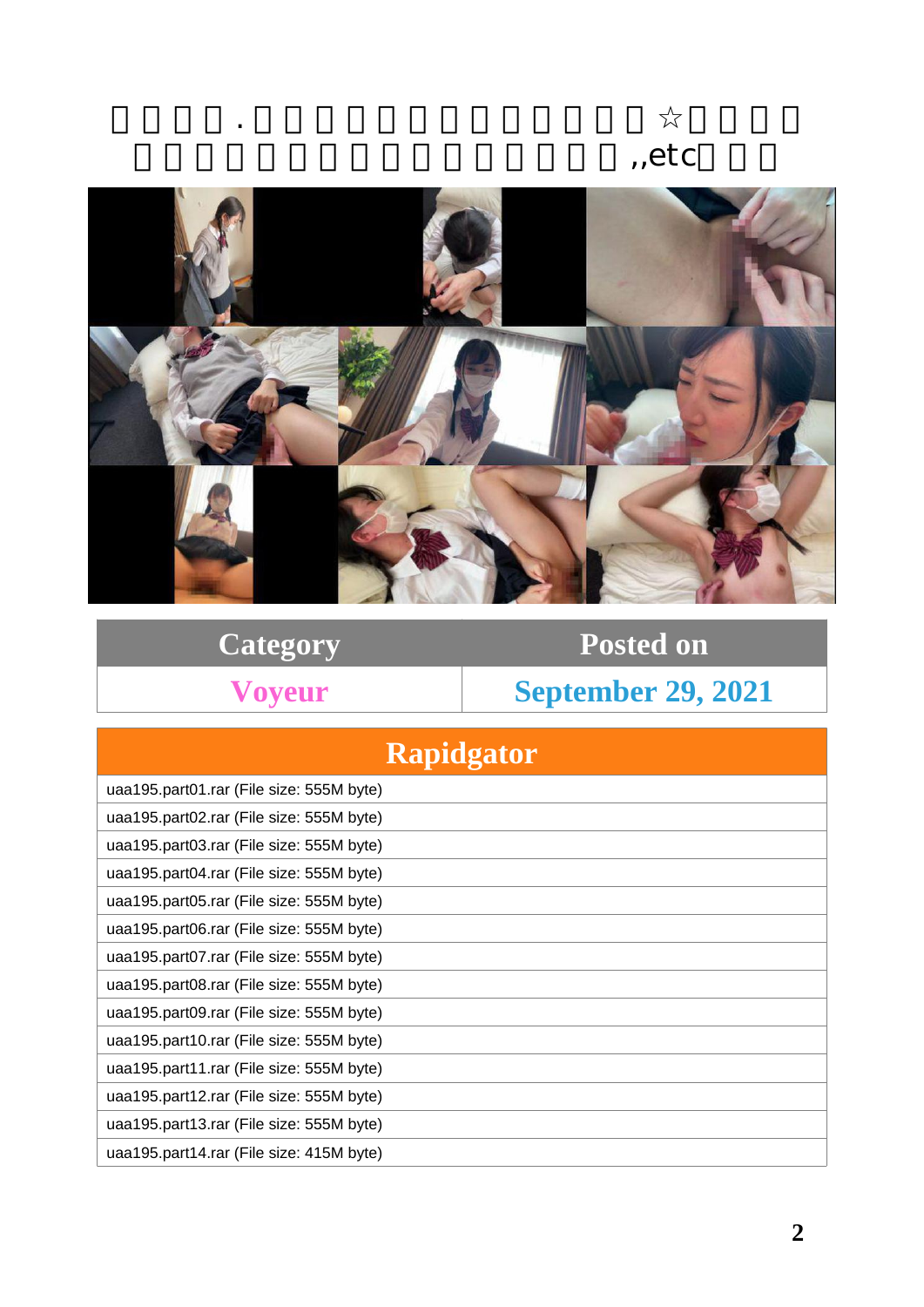#### [ム☆芸能人クラスの美女スマホハメ撮り,,etc5作品](https://javpop.link/%e7%b4%a0%e4%ba%ba%e6%b5%81%e5%87%ba_-%e8%a6%8b%e5%bf%9c%e3%81%88%e3%81%9f%e3%81%a3%e3%81%b7%e3%82%8a%e2%99%aa%e6%b5%85%e2%97%8f%e2%97%8b%e3%82%8a%e3%81%95%e3%82%93)



[素人流出. 見応えたっぷり♪浅●○りさんのアルバ](https://javpop.link/%e7%b4%a0%e4%ba%ba%e6%b5%81%e5%87%ba_-%e8%a6%8b%e5%bf%9c%e3%81%88%e3%81%9f%e3%81%a3%e3%81%b7%e3%82%8a%e2%99%aa%e6%b5%85%e2%97%8f%e2%97%8b%e3%82%8a%e3%81%95%e3%82%93)

# **Category Posted on**

## **[Voyeur](https://javpop.link/category/voyeur) [September 29, 2021](https://javpop.link/2021/09/29)**

## **Rapidgator**

[syu383.part1.rar](https://rapidgator.net/file/3c60875bf5cbb4ae199bee7ec84c7ab0/syu383.part1.rar.html) (File size: 555M byte)

[syu383.part2.rar](https://rapidgator.net/file/007ba29f88dff7c7a19d18b27bf53fd9/syu383.part2.rar.html) (File size: 549M byte)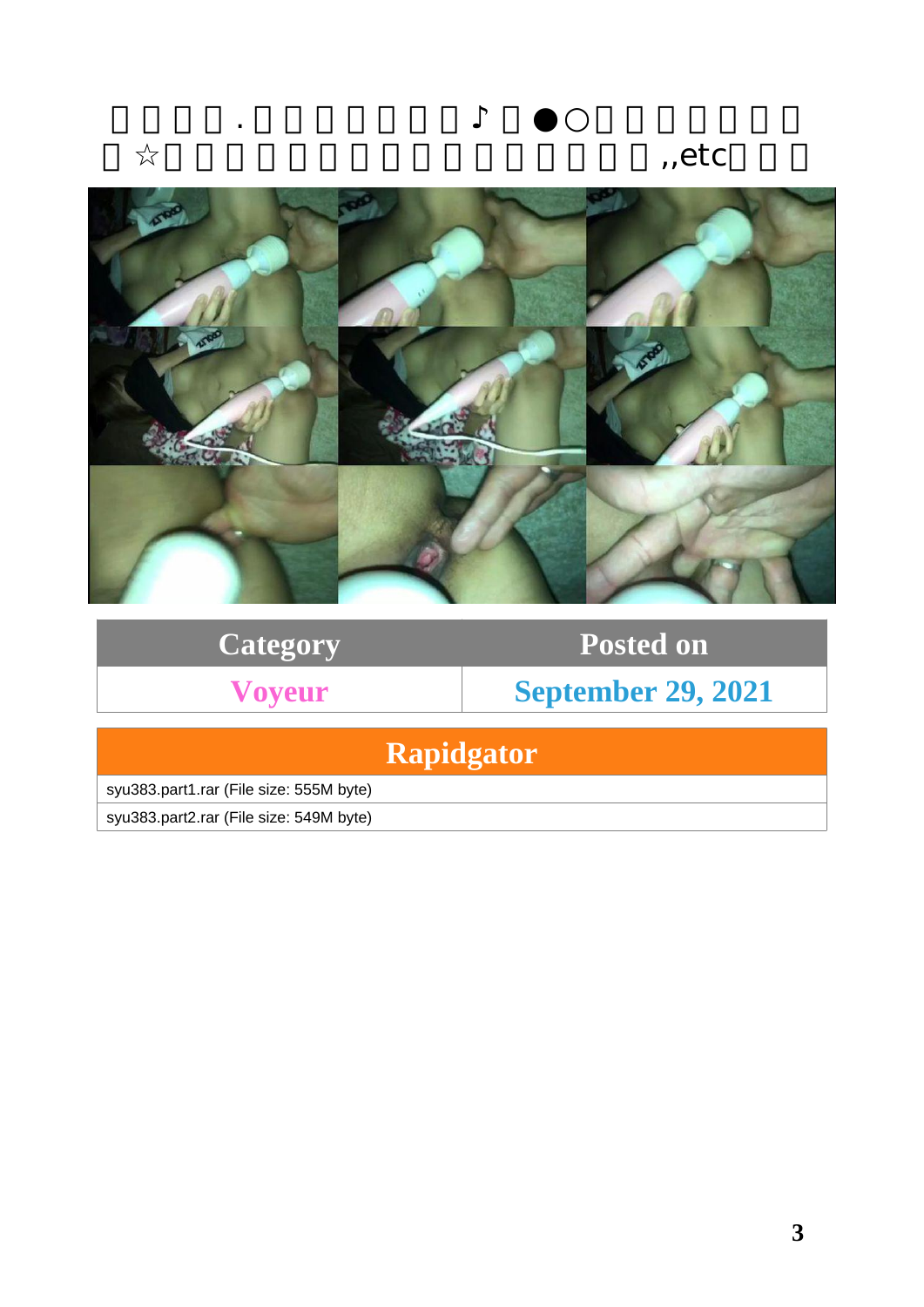$\mathsf{S}$ . Symbols  $\mathsf{S}$ 



# **Category Posted on**

### **[Voyeur](https://javpop.link/category/voyeur) [September 29, 2021](https://javpop.link/2021/09/29)**

| <b>Rapidgator</b>                        |
|------------------------------------------|
| suk876.part01.rar (File size: 555M byte) |
| suk876.part02.rar (File size: 555M byte) |
| suk876.part03.rar (File size: 555M byte) |
| suk876.part04.rar (File size: 555M byte) |
| suk876.part05.rar (File size: 555M byte) |
| suk876.part06.rar (File size: 555M byte) |
| suk876.part07.rar (File size: 555M byte) |
| suk876.part08.rar (File size: 555M byte) |
| suk876.part09.rar (File size: 555M byte) |
| suk876.part10.rar (File size: 555M byte) |
| suk876.part11.rar (File size: 555M byte) |
| suk876.part12.rar (File size: 555M byte) |
| suk876.part13.rar (File size: 398M byte) |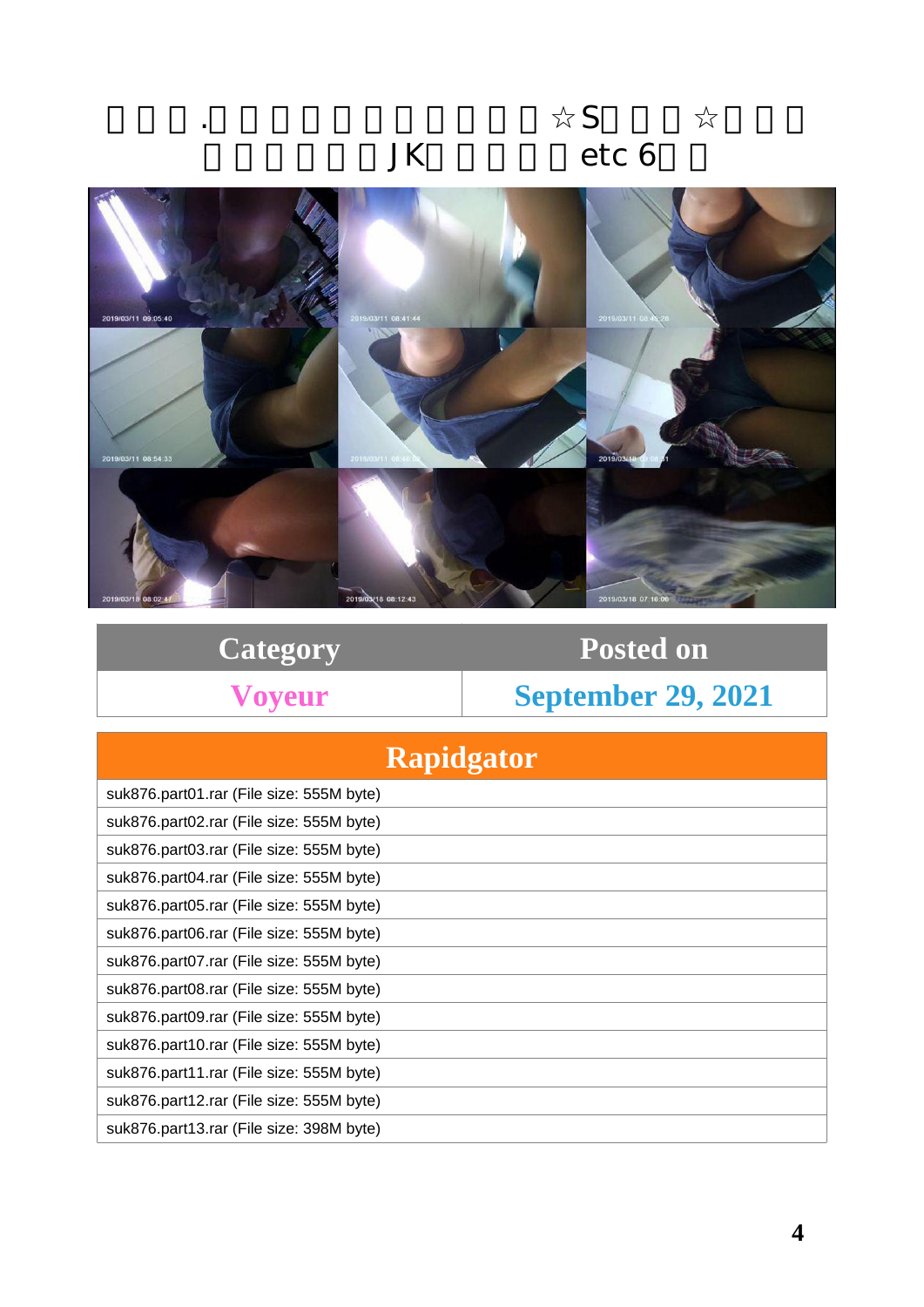### digi-tents\_webcam\_383 Zimes and the state of the state of the state of the state of the state of the state of the state of the state of the state of the state of the state of the state of the state of the state of the stat 007, JK P, FC 46,  $P$ , expecting  $\mathbf{C}$



**Category Posted on [Voyeur](https://javpop.link/category/voyeur) [September 29, 2021](https://javpop.link/2021/09/29)**

### **Rapidgator**

[digi-tents\\_webcam\\_383.rar](https://rapidgator.net/file/9facb0d645871fbefb0d6e42403c46c4/digi-tents_webcam_383.rar.html) (File size: 2.53G byte)